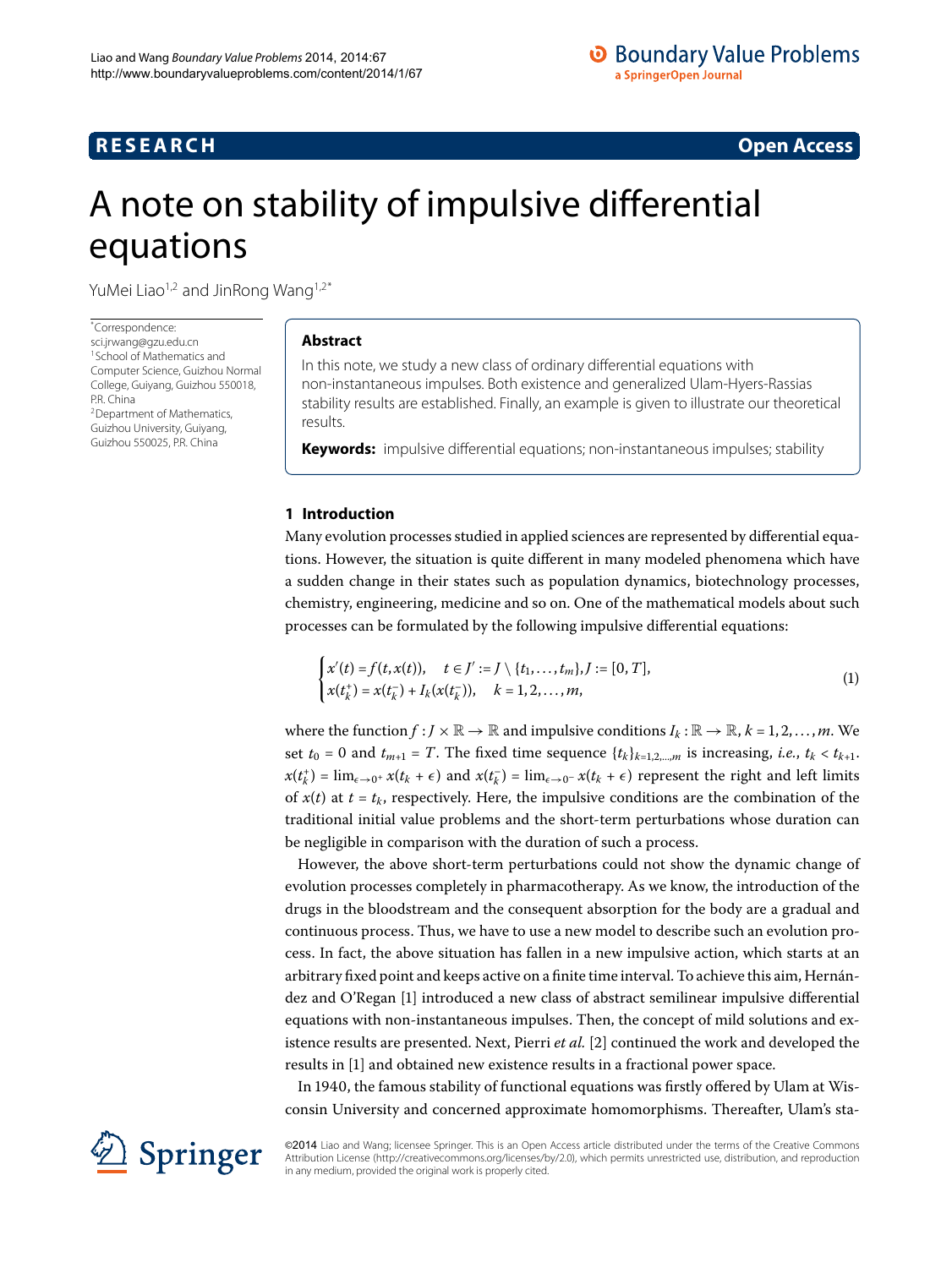bility problem [\[](#page-7-2)3] has attracted many famous researchers, one can refer to the interesting monographs of Hyers [4[,](#page-7-3) 5[\]](#page-7-7), Rassias [6], Jung [7], Cădariu [8], and an important survey of Brillouët-Belluot *et al.* [\[](#page-7-8)9] via the recent special issue on Ulam-type stability edited by Brzdek *et al.* [10]. For the recent Ulam's stability concepts and results on ordinary differential equations (with impulses), one can see  $[11, 12]$  $[11, 12]$  and reference therein.

Motivated by  $[1, 2, 11, 12]$  $[1, 2, 11, 12]$  $[1, 2, 11, 12]$  $[1, 2, 11, 12]$ , we introduce a new Ulam-type stability concept for the following semilinear differential equations with non-instantaneous impulses:

<span id="page-1-0"></span>
$$
\begin{cases} x'(t) = f(t, x(t)), & t \in (s_i, t_{i+1}], i = 0, 1, 2, ..., m, \\ x(t) = g_i(t, x(t)), & t \in (t_i, s_i], i = 1, 2, ..., m, \end{cases}
$$
\n(2)

where  $0 = t_0 = s_0 < t_1 \le s_1 \le t_2 < \cdots < s_{m-1} \le t_m \le s_m \le t_{m+1} = T$  are pre-fixed numbers,  $f:[0,T]\times\mathbb{R}\to\mathbb{R}$  is continuous, and  $g_i:[t_i,s_i]\times\mathbb{R}\to\mathbb{R}$  is continuous for all  $i=1,2,\ldots,m$ .

The novelty of our paper is considering a new type of equation  $(2)$  $(2)$ , then presenting a generalized Ulam-Hyers-Rassias stability definition and finding reasonable conditions on equation  $(2)$  $(2)$  to show that equation  $(2)$  $(2)$  is generalized Ulam-Hyers-Rassias stable.

<span id="page-1-1"></span>In Section 2[,](#page-1-1) we introduce a new Ulam-type stability concept for equation  $(2)$  $(2)$  (see Defi-nition 2.2). In Section 3[,](#page-3-0) we mainly prove a generalized Ulam-Hyers-Rassias stability result for equation  $(2)$  $(2)$  on a compact interval. Finally, an example is given to illustrate our theoretical results.

## **2 Preliminaries**

Throughout this paper, let  $C(J,\mathbb{R})$  be the Banach space of all continuous functions from *J* into R with the norm  $\|x\|_C := \sup\{|x(t)| : t \in J\}$  for  $x \in C(J, \mathbb{R})$ . We introduce the Banach space  $PC(J, \mathbb{R}) := \{x : J \to \mathbb{R} : x \in C((t_k, t_{k+1}], \mathbb{R}), k = 0, 1, \ldots, m$ , and there exist  $x(t_k^-)$  and  $x(t_k^+), k = 1, ..., m$ , with  $x(t_k^-) = x(t_k)$  with the norm  $||x||_{PC} := \sup\{|x(t)| : t \in J\}$ . Meanwhile, we set  $PC^1(J, \mathbb{R}) := \{x \in PC(J, \mathbb{R}) : x' \in PC(J, \mathbb{R})\}$  with  $||x||_{PC} := \max\{||x||_{PC}, ||x'||_{PC}\}.$ Clearly,  $PC^1(J, \mathbb{R})$  endowed with the norm  $\|\cdot\|_{PC^1}$  is also a Banach space.

By virtue of the concept about the solutions in [[\]](#page-7-0), we can introduce the following definition.

**Definition 2.1** A function  $x \in PC^1(J, \mathbb{R})$  is called a classical solution of the problem

<span id="page-1-2"></span>
$$
\begin{cases}\n x'(t) = f(t, x(t)), & t \in (s_i, t_{i+1}], i = 0, 1, 2, \dots, m, \\
 x(t) = g_i(t, x(t)), & t \in (t_i, s_i], i = 1, 2, \dots, m, \\
 x(0) = x_0 \in \mathbb{R},\n\end{cases}
$$
\n(3)

if *x* satisfies

$$
x(0) = x_0;
$$
  
\n
$$
x(t) = g_i(t, x(t)), \quad t \in (t_i, s_i], i = 1, 2, ..., m;
$$
  
\n
$$
x(t) = x_0 + \int_0^t f(s, x(s)) ds, \quad t \in [0, t_1];
$$
  
\n
$$
x(t) = g_i(s_i, x(s_i)) + \int_{s_i}^t f(s, x(s)) ds, \quad t \in [s_i, t_{i+1}], i = 1, 2, ..., m.
$$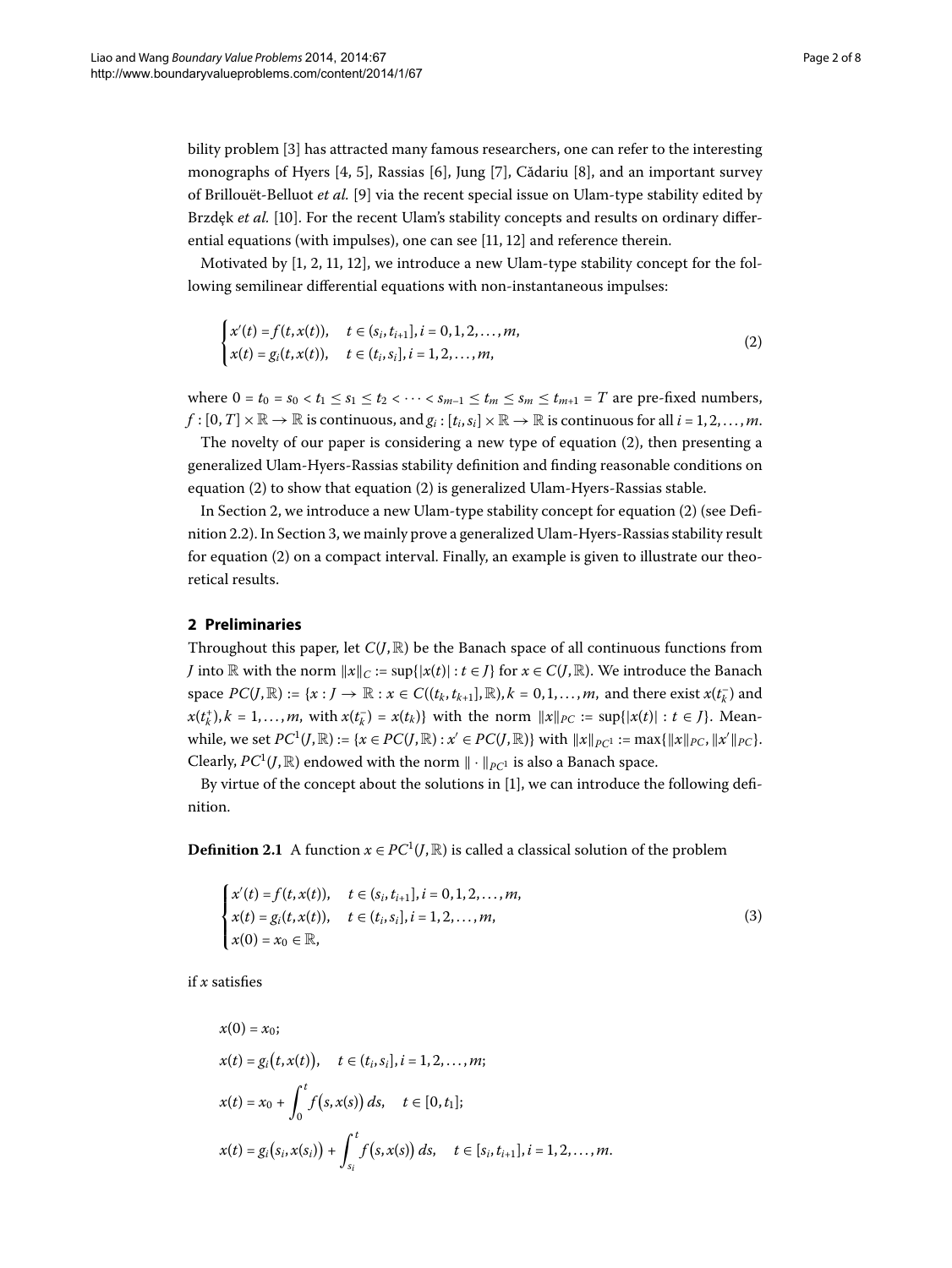<span id="page-2-0"></span>Next, we adopt the idea in [12] and introduce a new Ulam-type stability concept for equation [\(](#page-1-0)2). Set  $PC(J, \mathbb{R}_+) := \{x \in PC(J, \mathbb{R}) : x(t) \ge 0\}$ . Let  $\psi \ge 0$  and  $\varphi \in PC(J, \mathbb{R}_+)$ . We consider the following inequality:

<span id="page-2-1"></span>
$$
\begin{cases} |y'(t) - f(t, y(t))| \le \varphi(t), & t \in (s_i, t_{i+1}], i = 0, 1, 2, ..., m, \\ |y(t) - g_i(t, y(t))| \le \psi, & t \in (t_i, s_i], i = 1, 2, ..., m. \end{cases}
$$
\n(4)

**Definition 2.2** Equation (2[\)](#page-1-0) is generalized Ulam-Hyers-Rassias stable with respect to  $(\varphi, \psi)$  if there exists  $c_{f,g_i,\varphi,m} > 0$  such that for each solution  $y \in PC^1(J, \mathbb{R})$  of inequality (4), there exists a solution  $x \in PC^1(J, \mathbb{R})$  $x \in PC^1(J, \mathbb{R})$  $x \in PC^1(J, \mathbb{R})$  of equation (2) with

$$
\big|y(t)-x(t)\big|\leq c_{f,g_i,\varphi,m}\big(\varphi(t)+\psi\big),\quad t\in J.
$$

<span id="page-2-2"></span>**Remark 2[.](#page-2-0)3** Definition 2.2 has practical meaning in the following sense. Consider an evolution process with not sudden changes of states but acting on an interval, which can be modeled by equation  $(2)$  $(2)$ . Assume that we can measure the state of the process at any time to get a function  $x(\cdot)$  $x(\cdot)$ . Putting this  $x(\cdot)$  into equation (2), in general, we do not expect to get a precise solution of equation (2[\)](#page-1-0). All what is required is to get a function which satisfies the suitable approximation inequality  $(4)$ . Our result of Section 3 will guarantee that there is a solution  $y(\cdot)$  of inequality (4) close to the measured output  $x(\cdot)$  and closeness is defined in the sense of generalized Ulam-Hyers-Rassias stability. This technique is quite useful in many applications such as numerical analysis, optimization, biology and economics, where it is quite difficult to find the exact solution.

**Remark 2.4** A function  $y \in PC^1(J, \mathbb{R})$  $y \in PC^1(J, \mathbb{R})$  $y \in PC^1(J, \mathbb{R})$  is a solution of inequality (4) if and only if there is  $G \in PC(J, \mathbb{R})$  and a sequence  $G_i$ ,  $i = 1, 2, ..., m$  (which depend on *y*) such that

- <span id="page-2-4"></span>(i)  $|G(t)| \le \varphi(t), t \in J \text{ and } |G_i| \le \psi, i = 1, 2, ..., m;$
- (ii)  $y'(t) = f(t, y(t)) + G(t), t \in (s_i, t_{i+1}], i = 0, 1, 2, ..., m;$
- (iii)  $y(t) = g_i(t, y(t)) + G_i, t \in (t_i, s_i], i = 1, 2, ..., m$ .

**Remark 2.5** If  $y \in PC^1(J, \mathbb{R})$  is a solution of inequality (4), then *y* is a solution of the following integral inequality:

<span id="page-2-3"></span>
$$
\begin{cases}\n|y(t) - g_i(t, y(t))| \leq \psi, & t \in (t_i, s_i], i = 1, 2, ..., m; \\
|y(t) - y(0) - \int_0^t f(s, y(s)) ds| \leq \int_0^t \varphi(s) ds, & t \in [0, t_1]; \\
|y(t) - g_i(s_i, y(s_i)) - \int_{s_i}^t f(s, y(s)) ds| \leq \psi + \int_{s_i}^t \varphi(s) ds, & t \in [s_i, t_{i+1}], i = 1, 2, ..., m.\n\end{cases}
$$
\n(5)

In fact, by Remark 2[.](#page-2-2)4 we get

$$
\begin{cases}\ny'(t) = f(t, y(t)) + G(t), & t \in (s_i, t_{i+1}], i = 1, 2, \dots, m, \\
y(t) = g_i(t, y(t)) + G_i, & t \in (t_i, s_i], i = 1, 2, \dots, m.\n\end{cases}
$$
\n(6)

Clearly, the solution of equation  $(6)$  $(6)$  is given by

$$
y(t) = g_i(t, y(t)) + G_i, \quad t \in (t_i, s_i], i = 1, 2, ..., m;
$$
  

$$
y(t) = y(0) + \int_0^t (f(s, y(s)) + G(s)) ds, \quad t \in [0, t_1];
$$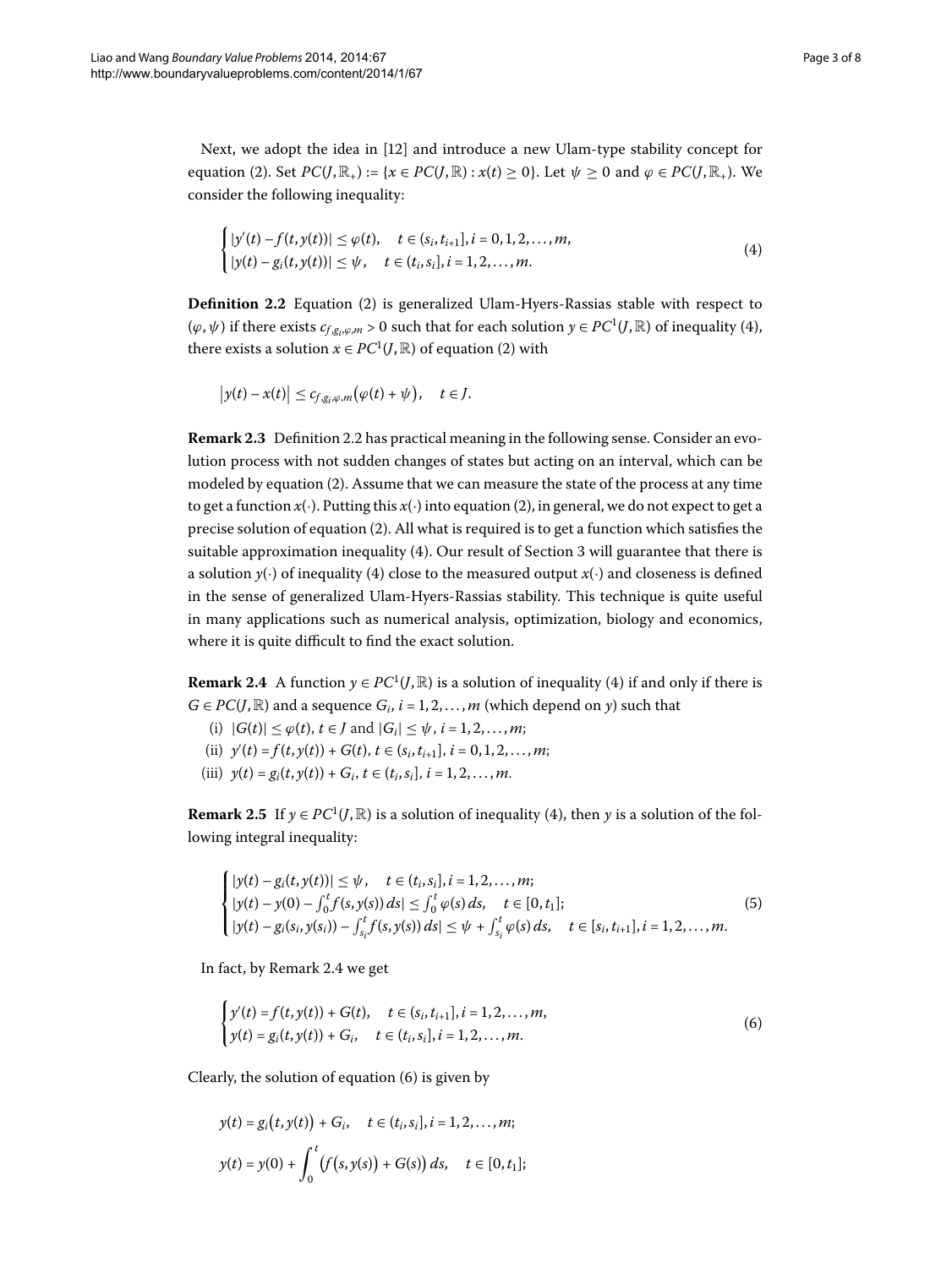$$
y(t) = (g_i(s_i, y(s_i)) + G_i) + \int_{s_i}^t (f(s, y(s)) + G(s)) ds, \quad t \in (s_i, t_{i+1}], i = 1, 2, ..., m.
$$

For each  $t \in (s_i, t_{i+1}], i = 0, 1, 2, ..., m$ , we get

$$
\left|y(t)-g_i(s_i,y(s_i))-\int_{s_i}^t f(s,y(s))\,ds\right|\leq |G_i|+\int_{s_i}^t |G(s)|\,ds\leq \psi+\int_{s_i}^t \varphi(s)\,ds.
$$

Proceeding as above, we derive that

<span id="page-3-1"></span>
$$
\begin{aligned} \left| y(t) - g_i(t, y(t)) \right| &\leq |G_i| \leq \psi, \quad t \in (t_i, s_i], i = 1, 2, \dots, m; \\ \left| y(t) - y(0) - \int_0^t f(s, y(s)) \, ds \right| &\leq \int_0^t |G(s)| \, ds \leq \int_0^t \varphi(s) \, ds, \quad t \in [0, t_1]. \end{aligned}
$$

In order to deal with Ulam-type stability, we need the following result (see Theorem  $16.4$ ,  $[13]$  $[13]$ .

Lemma 2.6 Let the following inequality hold:

$$
u(t) \leq a(t) + \int_0^t b(s)u(s) ds + \sum_{0 < t_k < t} \beta_k u(t_k), \quad t \geq 0,
$$

<span id="page-3-0"></span>*where*  $u, a, b \in PC(\mathbb{R}_+, \mathbb{R}_+) := \{x \in PC(\mathbb{R}_+, \mathbb{R}) : x(t) \ge 0\}$ , *a is nondecreasing and b(t)* > 0,  $\beta_k > 0, k = 1, ..., m$ .

*Then, for*  $t \in \mathbb{R}_+$ *, the following inequality is valid:* 

$$
u(t) \le a(t)(1+\beta)^k \exp\left(\int_0^t b(s) ds\right), \quad t \in (t_k, t_{k+1}], k \in \{1, ..., m\},\
$$

*where*  $\beta = \max\{\beta_k : k = 1, \ldots, m\}.$ 

## **3 Main results**

We introduce the following assumptions:

- $(H_1)$   $f \in C(J \times \mathbb{R}, \mathbb{R}).$
- $(H_2)$  There exists a positive constant  $L_f$  such that

$$
\left|f(t,u_1)-f(t,u_2)\right|\leq L_f|u_1-u_2| \quad \text{for each } t\in J \text{ and all } u_1,u_2\in\mathbb{R}.
$$

 $(H'_2)$   $f: J \times \mathbb{R} \to \mathbb{R}$  is strongly measurable for the first variable and is continuous for the second variable. There exists a positive constant  $L_f'$  and a nondecreasing function  $W_f \in C([0,\infty),\mathbb{R}_+)$  such that

$$
|f(t, u)| \le L_f' W_f(|u|) \quad \text{for each } t \in J \text{ and all } u \in \mathbb{R}.
$$

 $(H_3)$   $g_i \in C([t_i, s_i] \times \mathbb{R}, \mathbb{R})$  and there are positive constants  $L_{g_i}$ ,  $i = 1, 2, ..., m$ , such that

 $|g_i(t, u_1) - g_i(t, u_2)| \le L_{g_i} |u_1 - u_2|$  for each  $t \in [t_i, s_i]$  and all  $u_1, u_2 \in \mathbb{R}$ .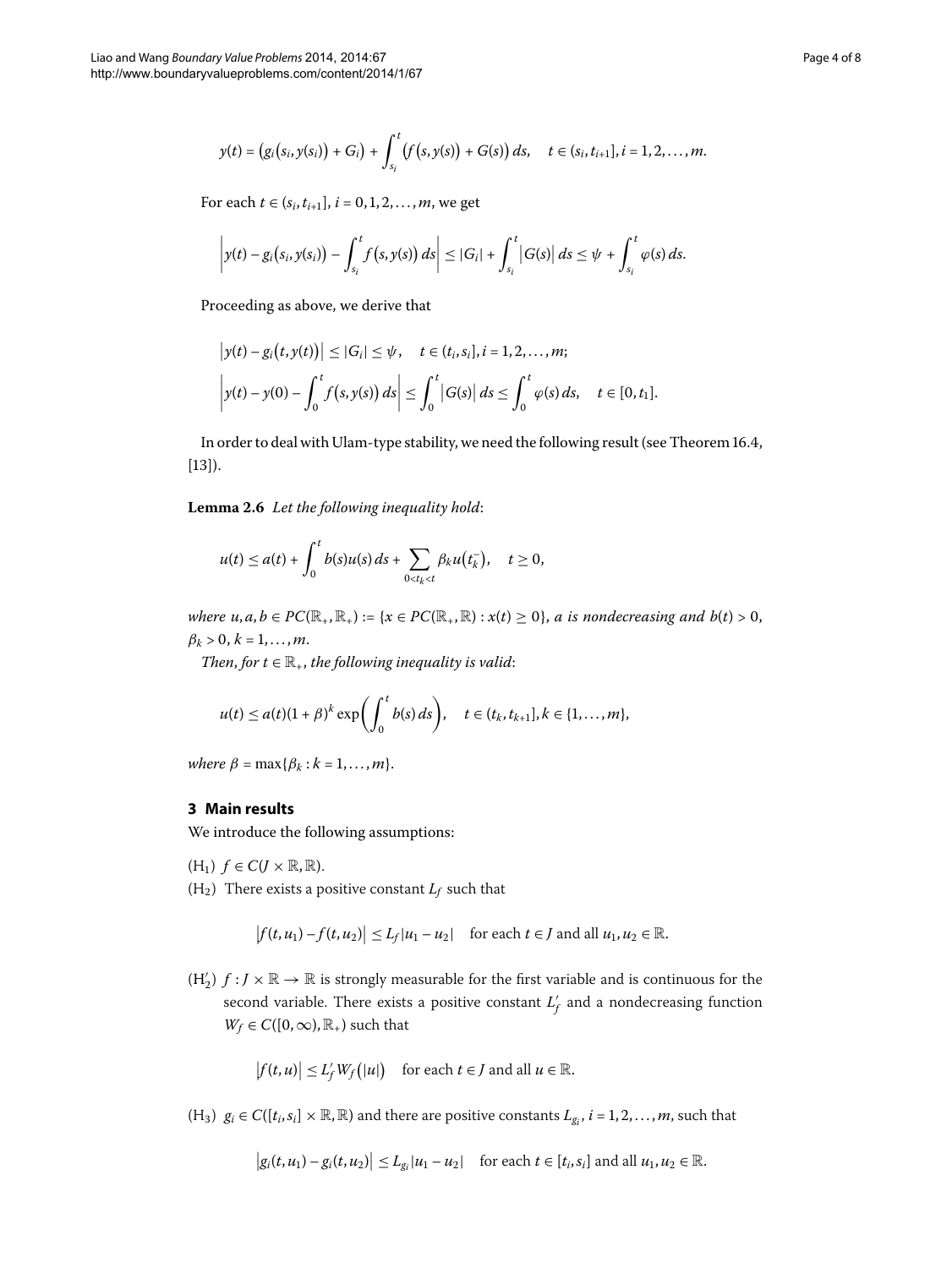<span id="page-4-1"></span>(H<sub>4</sub>) There exists a constant  $c_\varphi > 0$  and a nondecreasing function  $\varphi \in PC(J, \mathbb{R}_+)$  such that

<span id="page-4-0"></span>
$$
\int_0^t \varphi(s) \, ds \le c_\varphi \varphi(t) \quad \text{for each } t \in J.
$$

Concerning the existence results for the solutions about problem [\(](#page-1-2)3), one can repeat the same procedure in Theorems 2.1 and 2.2 of Hernández and O'Regan [1] to derive the following results. So we omit the proof here.

**Theorem 3.1** Assume that  $(H_1)$  $(H_1)$ ,  $(H_2)$  and  $(H_3)$  are satisfied. Then problem (3) has the *unique solution*  $x \in PC^1(J, \mathbb{R})$  *provided that* 

$$
\max\{L_{g_i} + L_f(t_{i+1} - s_i), L_f t_1 : i = 1, 2, ..., m\} < 1. \tag{7}
$$

**Theorem 3.2** Assume that  $(H_2')$  and  $(H_3)$  are satisfied, the functions  $g_i(\cdot, 0)$  are bounded. *Then problem* (3[\)](#page-1-2) *has at least one solution*  $x \in PC^1(J, \mathbb{R})$  *provided that* 

$$
\limsup_{r\to\infty}\frac{W_f(r)}{r}\max\big\{2L_{g_i}+L'_f(t_{i+1}-s_i),L'_ft_1:i=1,2,\ldots,m\big\}<1.
$$

Now, we discuss the stability of equation (2[\)](#page-1-0) by using the concept of generalized Ulam-Hyers-Rassias in the above section.

**Theorem 3.3** Assume that  $(H_1)$  $(H_1)$ ,  $(H_2)$ ,  $(H_3)$  and  $(H_4)$  are satisfied. Then equation (2) is *generalized Ulam-Hyers-Rassias stable with respect to*  $(\varphi, \psi)$  $(\varphi, \psi)$  *provided that* (7) *holds.* 

*Proof* Let  $y \in PC^1(J, \mathbb{R})$  be a solution of inequality (4). Denote by *x* the unique solution of the impulsive Cauchy problem

$$
\begin{cases}\n x'(t) = f(t, x(t)), & t \in (s_i, t_{i+1}], i = 0, 1, 2, \dots, m, \\
 x(t) = g_i(t, x(t)), & t \in (t_i, s_i], i = 1, 2, \dots, m, \\
 x(0) = y(0).\n\end{cases}
$$
\n(8)

Then we get

 $\overline{a}$ 

$$
x(t) = \begin{cases} g_i(t, x(t)), & t \in (t_i, s_i], i = 1, 2, ..., m; \\ y(0) + \int_0^t f(s, x(s)) ds, & t \in [0, t_1]; \\ g_i(s_i, x(s_i)) + \int_{s_i}^t f(s, x(s)) ds, & t \in (s_i, t_{i+1}], i = 0, 1, 2, ..., m. \end{cases}
$$

Keeping in mind (5[\)](#page-2-4), for each  $t \in [s_i, t_{i+1}], i = 1, 2, \ldots, m$ , we have

$$
\left| y(t) - g_i(s_i, y(s_i)) - \int_{s_i}^t f(s, y(s)) ds \right| \leq \psi + \int_{s_i}^t \varphi(s) ds \leq \psi + c_{\varphi} \varphi(t),
$$

and for each  $t \in (t_i, s_i]$ ,  $i = 1, 2, ..., m$ , we have

$$
\big|y(t)-g_i\big(t,y(t)\big)\big|\leq\psi,
$$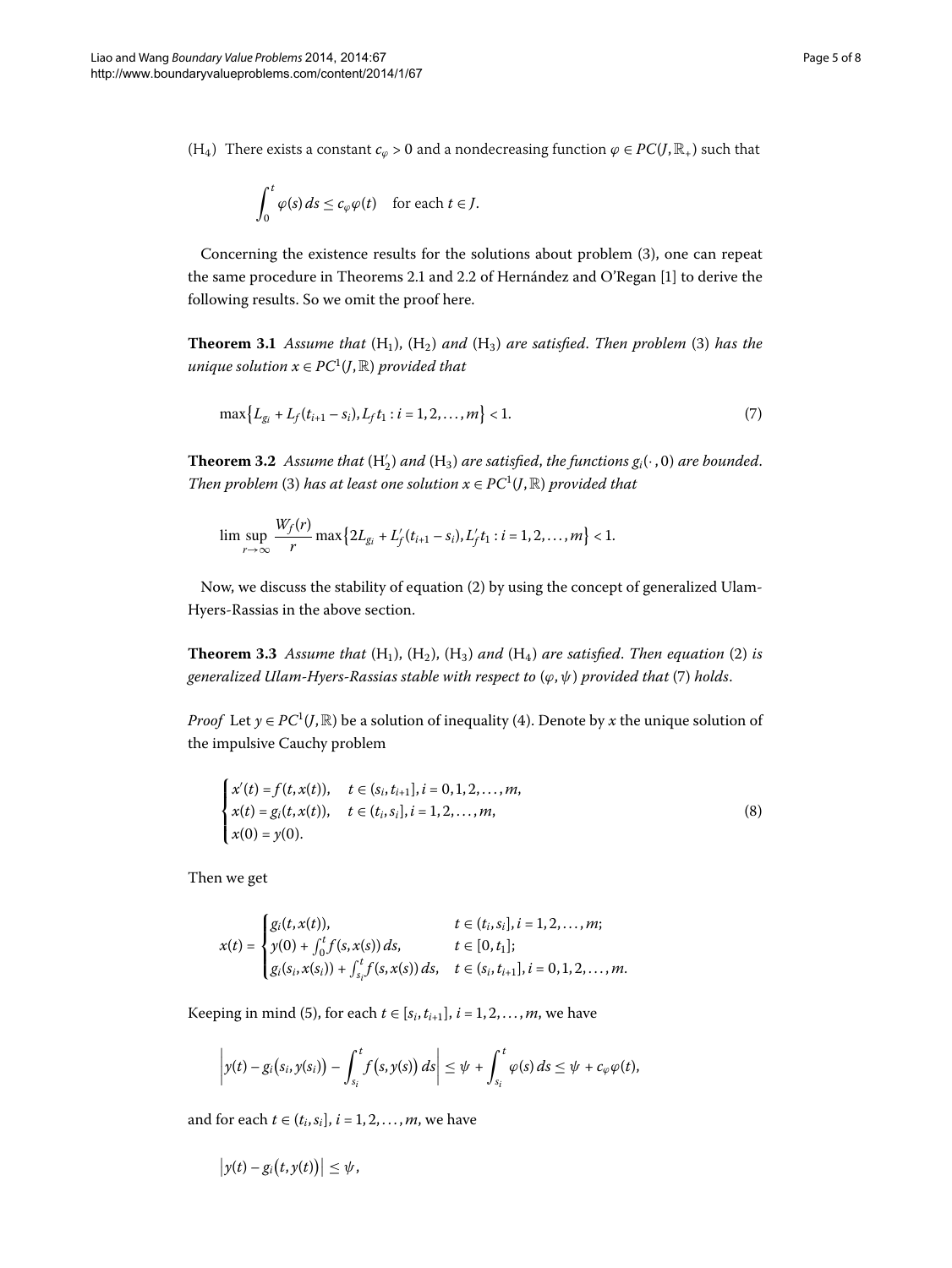and for each  $t \in [0, t_1]$ , we have

$$
\left|y(t)-y(0)-\int_0^t f\big(s,y(s)\big)\,ds\right|\leq c_\varphi\varphi(t).
$$

Hence, for each *t*  $\in$  (*s<sub>i</sub>*, *t*<sub>*i*+1</sub>], *i* = 1, 2, ..., *m*, we get

<span id="page-5-0"></span>
$$
\begin{aligned} \left| y(t) - x(t) \right| &\leq \left| y(t) - g_i(s_i, y(s_i)) - \int_{s_i}^t f(s, y(s)) \, ds \right| \\ &+ \left| g_i(s_i, y(s_i)) - g_i(s_i, x(s_i)) \right| + \int_{s_i}^t \left| f(s, y(s)) - f(s, x(s)) \right| \, ds \\ &\leq (1 + c_\varphi) \left[ \psi + \varphi(t) \right] + L_{g_i} \left| y(s_i) - x(s_i) \right| + L_f \int_{s_i}^t \left| y(s) - x(s) \right| \, ds \\ &\leq (1 + c_\varphi) \left( \psi + \varphi(t) \right) + L_{g_i} \sum_{0 < s_i < t} \left| y(s_i) - x(s_i) \right| + L_f \int_0^t \left| y(s) - x(s) \right| \, ds. \end{aligned}
$$

Thus, by Lemma 2.6, we have

$$
\left| y(t) - x(t) \right| \le (1 + c_{\varphi}) \left( \psi + \varphi(t) \right) (1 + L_g)^m e^{L_f t_{i+1}} \tag{9}
$$

for each  $t \in (s_i, t_{i+1}], i = 1, 2, ..., m$ .

Further, for each  $t \in (t_i, s_i], i = 1, 2, \ldots, m$ , we have

<span id="page-5-1"></span>
$$
\big|y(t)-x(t)\big| \leq \big|y(t)-g_i\big(t,y(t)\big)\big| + \big|g_i\big(t,y(t)\big)-g_i\big(t,x(t)\big)\big| \leq \psi + L_{g_i}\big|y(t)-x(t)\big|,
$$

which yields that

$$
|y(t) - x(t)| \le \frac{1}{1 - L_g} \psi \quad ((7) \implies L_g = \max\{L_{g_i} : i = 1, 2, ..., m\} < 1).
$$
\n(10)

Moreover, for each  $t \in [0, t_1]$ , we have

<span id="page-5-2"></span>
$$
\big|y(t)-x(t)\big|\leq c_{\varphi}\varphi(t)+L_f\int_0^t\big|y(s)-x(s)\big|\,ds.
$$

By Gronwall's inequality, we obtain

$$
\left|y(t)-x(t)\right| \leq c_{\varphi}\varphi(t)e^{L_{f}t_{1}}, \quad t \in [0,t_{1}].
$$
\n(11)

Summarizing, we combine  $(9)$  $(9)$ ,  $(10)$  and  $(11)$  and derive that

$$
|y(t) - x(t)| \leq \left( (1 + c_{\varphi})(1 + L_g)^m e^{L_f t_{m+1}} + \frac{1}{1 - L_g} + c_{\varphi} e^{L_f t_1} \right) \left( \psi + \varphi(t) \right)
$$
  
 :=  $c_{f,g_i,\varphi,m} (\psi + \varphi(t))$ 

for all  $t \in J$ , which implies that equation (2[\)](#page-1-0) is generalized Ulam-Hyers-Rassias stable with respect to  $(\varphi, \psi)$ . The proof is completed.  $\Box$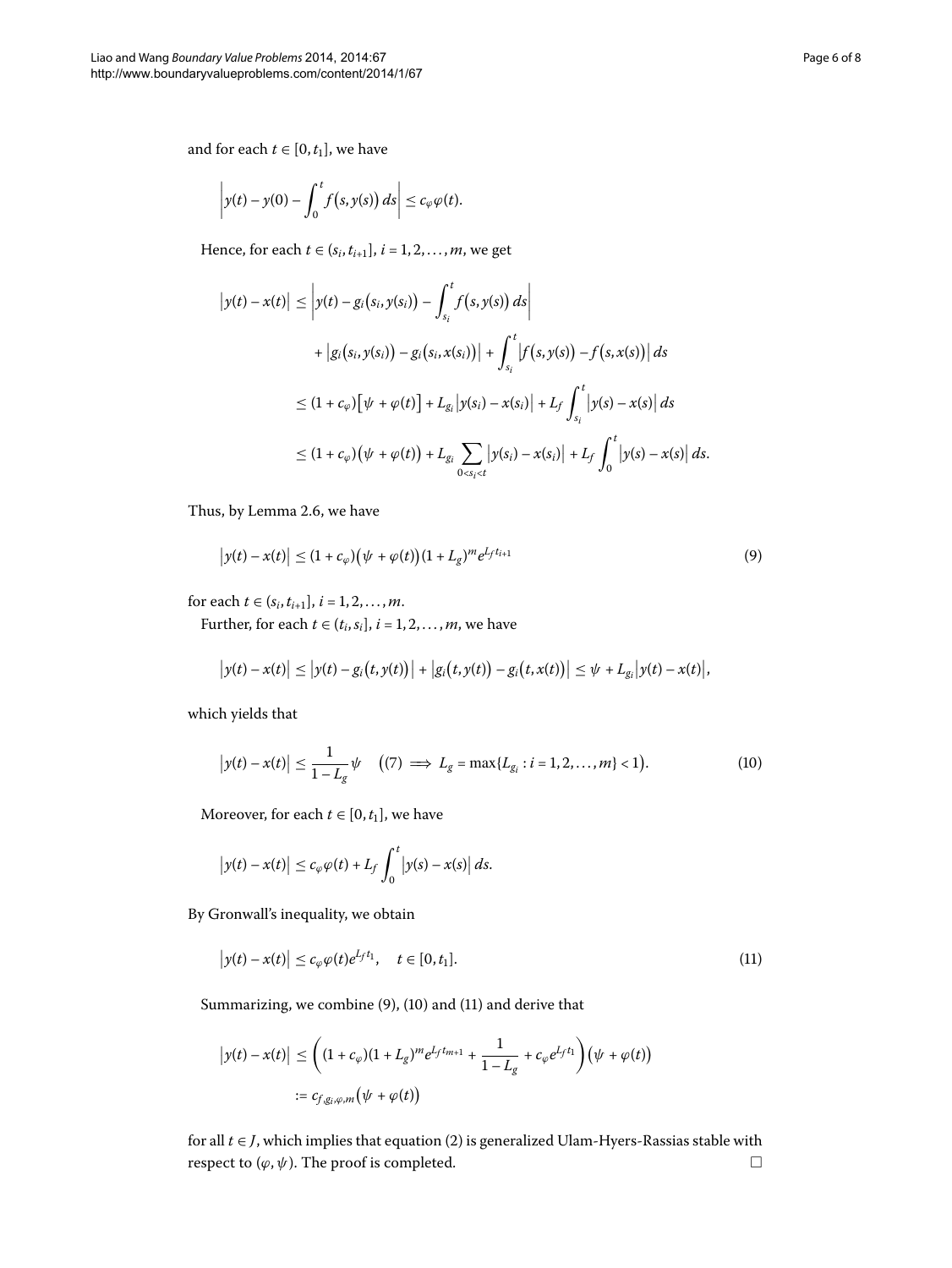## **4 Example**

Let  $J = [0,2]$  and  $0 = t_0 = s_0 < t_1 = 1 < s_1 = 2$ . Denote  $f(t, x(t)) = \frac{|x(t)|}{(1+9e^t)(1+|x(t)|)}$  with  $L_f = \frac{1}{10}$ <br>for  $t \in (0,1]$  and  $g_1(t, x(t)) = \frac{|x(t)|}{(5-e+e^t)(2+|x(t)|)}$  with  $L_{g_1} = \frac{1}{10}$  for  $t \in (1,2]$ . We set  $\varphi(t) = e^t$  and  $\psi = 1$ .

Consider

<span id="page-6-3"></span><span id="page-6-0"></span>
$$
\begin{cases}\n x'(t) = \frac{|x(t)|}{(1+9e^t)(1+|x(t)|)}, & t \in (0,1], \\
 x(t) = \frac{|x(t)|}{(5-e+e^t)(2+|x(t)|)}, & t \in (1,2],\n\end{cases}
$$
\n(12)

and

<span id="page-6-1"></span>
$$
\begin{cases} |y'(t) - \frac{|y(t)|}{(1+9e^t)(1+|y(t)|)}| \le e^t, & t \in (0,1],\\ |y(t) - \frac{|y(t)|}{(5-e+e^t)(2+|y(t)|)}| \le 1, & t \in (1,2]. \end{cases}
$$
(13)

Let  $y \in PC^1([0, 2], \mathbb{R})$  be a solution of inequality (13). Then there exist  $G(\cdot) \in PC^1([0, 2],$  $\mathbb{R}$ ) and  $G_1 \in \mathbb{R}$  such that

$$
|G(t)| \le e^t, \quad t \in (0,1], |G_1| \le 1,
$$
  
\n
$$
y'(t) = \frac{|y(t)|}{(1 + 9e^t)(1 + |y(t)|)} + G(t), \quad t \in (0,1],
$$
  
\n
$$
y(t) = \frac{|y(t)|}{(5 - e + e^t)(2 + |y(t)|)} + G_1, \quad t \in (1,2].
$$
\n(14)

For  $t \in [0, 1]$ , integrating (14) from 0 to *t*, we have

$$
y(t) = y(0) + \int_0^t \left( \frac{|y(s)|}{(1 + 9e^s)(1 + |y(s)|)} + G(s) \right) ds.
$$

For  $t \in (1, 2]$ , we have

<span id="page-6-2"></span>
$$
y(t) = \frac{|y(t)|}{(5 - e + e^t)(2 + |y(t)|)} + G_1.
$$

After checking the conditions in Theorem 3[.](#page-4-1)1, we find that

$$
\begin{cases}\n x'(t) = \frac{|x(t)|}{(1+9e^t)(1+|x(t)|)}, & t \in (0,1], \\
 x(t) = \frac{|x(t)|}{(5-e+e^t)(2+|x(t)|)}, & t \in (1,2], \\
 x(0) = y(0)\n\end{cases}
$$
\n(15)

has a unique solution. Let us take the solution  $x$  of problem [\(](#page-6-2)15) given by

$$
x(t) = y(0) + \int_0^t \frac{|x(s)|}{(1 + 9e^s)(1 + |x(s)|)} ds, \quad t \in [0, 1],
$$
  

$$
x(t) = \frac{|x(t)|}{(5 - e + e^t)(2 + |x(t)|)}, \quad t \in (1, 2].
$$

For  $t \in [0, 1]$ , we have

$$
|y(t) - x(t)| \le \int_0^t |G(s)| ds \le \int_0^t e^s ds = e^t - 1 \le e^t.
$$